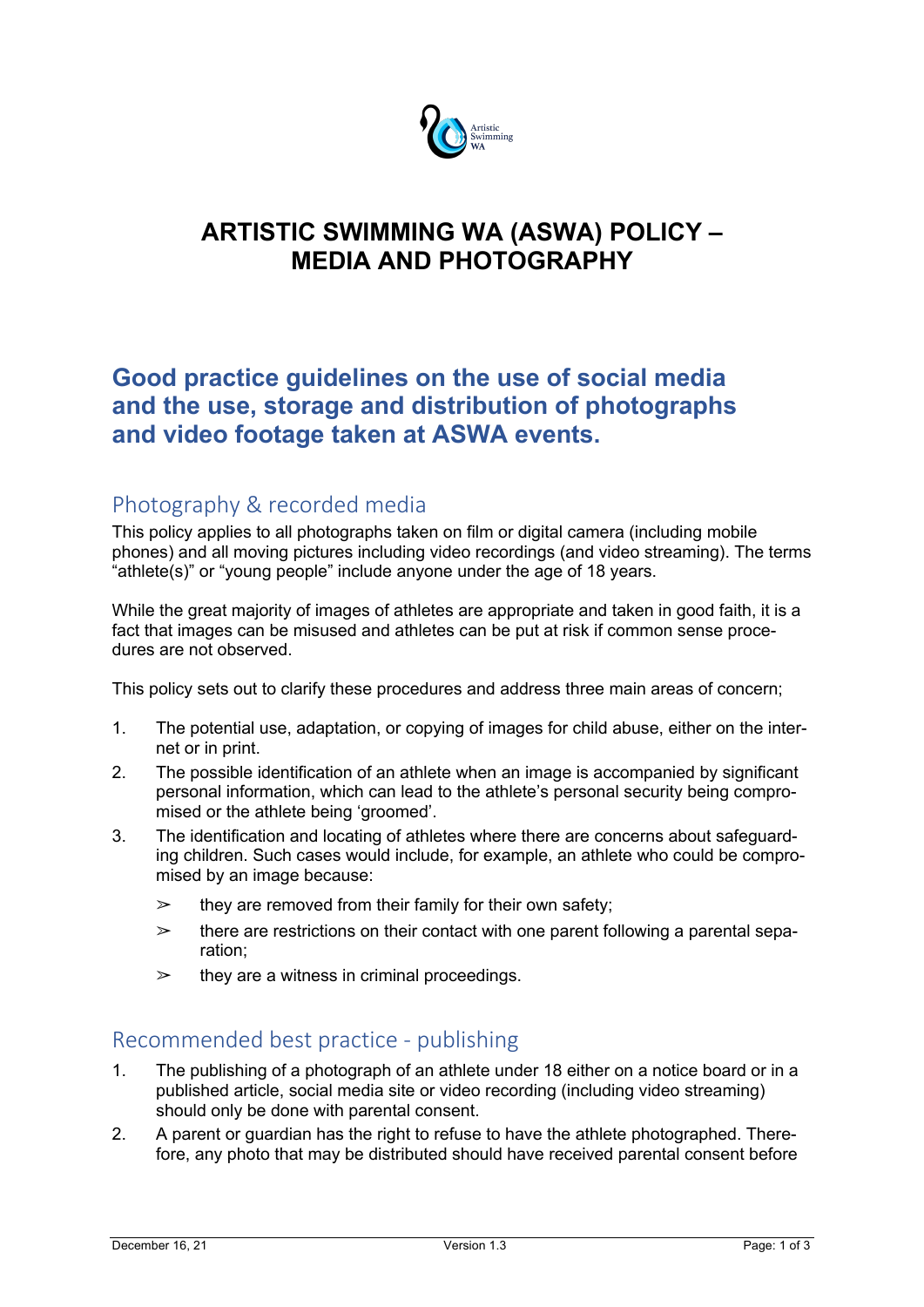publishing/displaying the photo.

#### Accepted standards of decency

- 1. Action shots should be a celebration of the sporting activity and athleticism and not a sexualised image in a sporting context.
- 2. Action shots should not be taken or retained where the photograph reveals a torn or displaced swimming costume.
- 3. Poolside shots of athletes should be tasteful and athletic.
- 4. Photographs should not exhibit young athletes climbing out of the swimming pool.

A photographer/videographer hired by ASWA for a sanctioned event will be expected to follow the terms of this policy as well as the contract for the duration of their employment.

Published photographs may identify the athlete by name and club but should not state the athlete's place of residence or school attended.

Individuals have the responsibility to ensure children are safeguarded in the artistic swimming environment. ASWA does not wish to stop parents from photographing their athlete.

#### Social media

Social networking sites permit users to chat online, post pictures and write blogs etc, through the creation of an online profile, that can either be publicly available to all or restricted to an approved circle of electronic friends.

Sites such as YouTube provide a platform for uploading and viewing video clips. While these technologies provide exciting opportunities, they are accompanied by dangers and negative consequences if abused by users.

Coaches, volunteers, other officials and parents in a position of trust and responsibility in respect of children in the ASWA community:

- 1. Should not be in contact with young people through social networking sites if they hold such a position in respect of that individual young person.
- 2. Should decline a request from the young person to connect of friend on social media if:
	- $\geq$  You are in a position of responsibility in respect of that child.
	- $\geq$  You hold a position of trust and responsibility in the organisation.
	- $\geq$  Your contact with the child is through the club and the parent/guardian of the child does not give their consent to such contact.
- 3. Never use social media as a medium by which to abuse or criticise members.
- 4. Be aware that the publishing of a photograph or video footage on a social networking site is governed by the same requirements as those outlined above in regard to photography and video footage.

Members under the age of 18

- 1. Should not ask your coach or teacher to be your social networking site friend they are required to refuse as that would breach good practice.
- 2. Should use the internet positively and do not place yourself at risk.